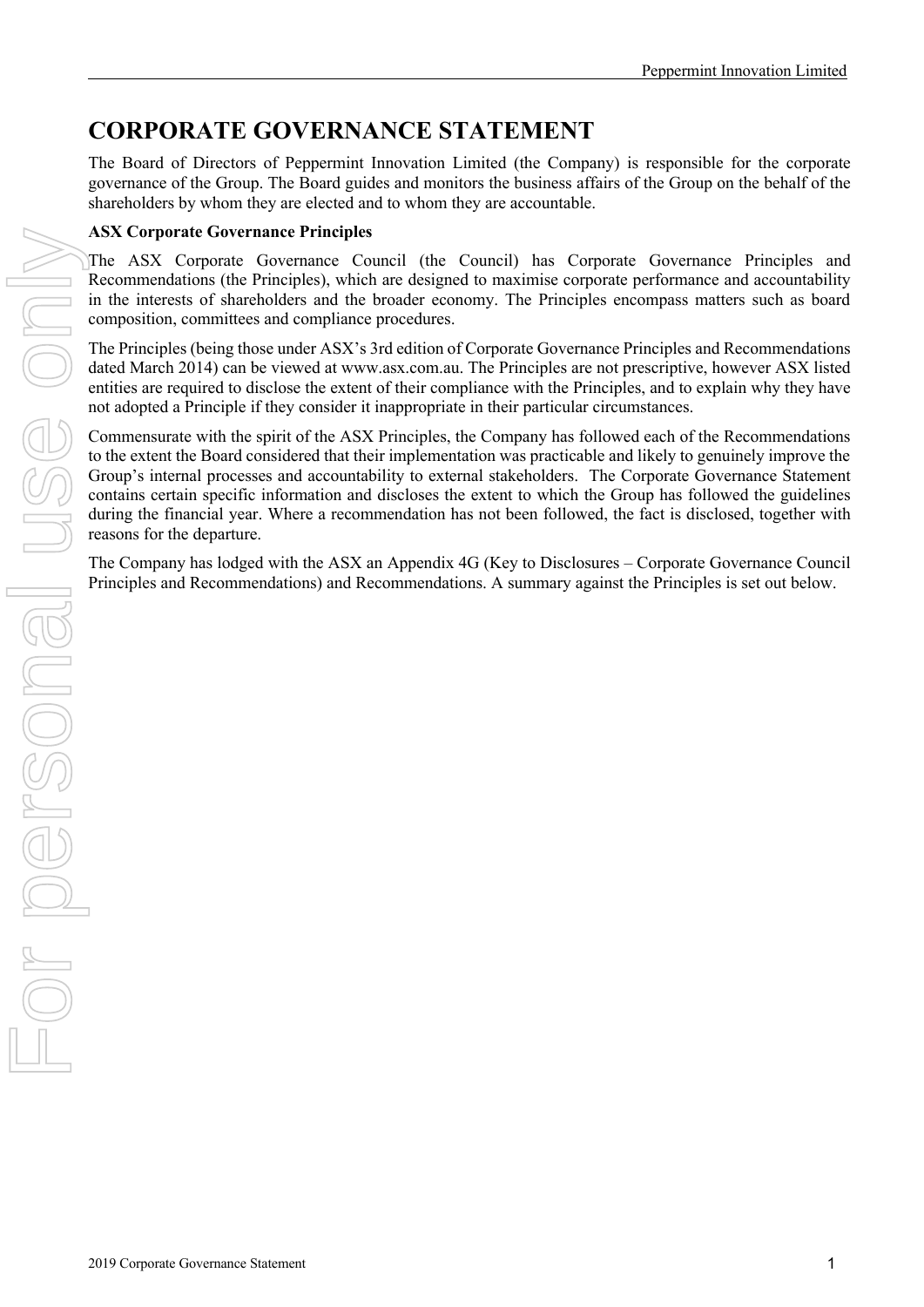## **Corporate Governance Checklist**

| <b>Corporate Governance Council Recommendation</b>               |                                                                                  | Does the Company<br>follow the<br>recommendation? | <b>Comment</b>                                                                                                                                                                   |  |
|------------------------------------------------------------------|----------------------------------------------------------------------------------|---------------------------------------------------|----------------------------------------------------------------------------------------------------------------------------------------------------------------------------------|--|
| Principle 1 - Lay solid foundations for management and oversight |                                                                                  |                                                   |                                                                                                                                                                                  |  |
| 1.1                                                              | Disclose roles and responsibilities of board and management                      | Y                                                 |                                                                                                                                                                                  |  |
| 1.2                                                              | Undertake appropriate checks before appointing or electing a person as director  | Y                                                 |                                                                                                                                                                                  |  |
| 1.3                                                              | Written agreement with each director and senior executive                        | Y                                                 |                                                                                                                                                                                  |  |
| 1.4                                                              | Company Secretary accountable directly to Board                                  | N                                                 | The Chair of the Board is the company secretary                                                                                                                                  |  |
| 1.5                                                              | Diversity Policy disclosures reported                                            | Y                                                 |                                                                                                                                                                                  |  |
| 1.6                                                              | Board performance evaluation undertaken                                          | N                                                 | In view of the size of the operations and limited number of directors, a formal performance<br>evaluation process is not performed.                                              |  |
| 1.7                                                              | Senior executive performance evaluation undertaken                               | N                                                 | In view of the size of the operations and limited number of executives, a formal performance<br>evaluation process is not performed.                                             |  |
| Principle 2 – Structure the board to add value                   |                                                                                  |                                                   |                                                                                                                                                                                  |  |
| 2.1                                                              | Nomination committee requirements met                                            | N                                                 | The duties and responsibilities typically delegated to such committee are included in the<br>responsibilities of the full Board.                                                 |  |
| 2.2                                                              | Board skills matrix disclosed                                                    | Y                                                 |                                                                                                                                                                                  |  |
| 2.3                                                              | Director Independence and tenure disclosed                                       | Y                                                 |                                                                                                                                                                                  |  |
| 2.4                                                              | Majority of the board are independent directors                                  | Y                                                 |                                                                                                                                                                                  |  |
| 2.5                                                              | Chair of the board is an independent director and not the same person as the CEO | N                                                 | The Chair of the Board is an executive director and the company secretary.                                                                                                       |  |
|                                                                  |                                                                                  |                                                   | The Chair is not the CEO.                                                                                                                                                        |  |
| 2.6                                                              | Director induction and ongoing training program                                  | N                                                 | In view of the size of the operations of the Company and the limited number of directors, the<br>Company does not have a formal director induction and ongoing training program. |  |
| Principle 3 – Act ethically and responsibly                      |                                                                                  |                                                   |                                                                                                                                                                                  |  |
| 3.1                                                              | Code of conduct available on website                                             | Y                                                 |                                                                                                                                                                                  |  |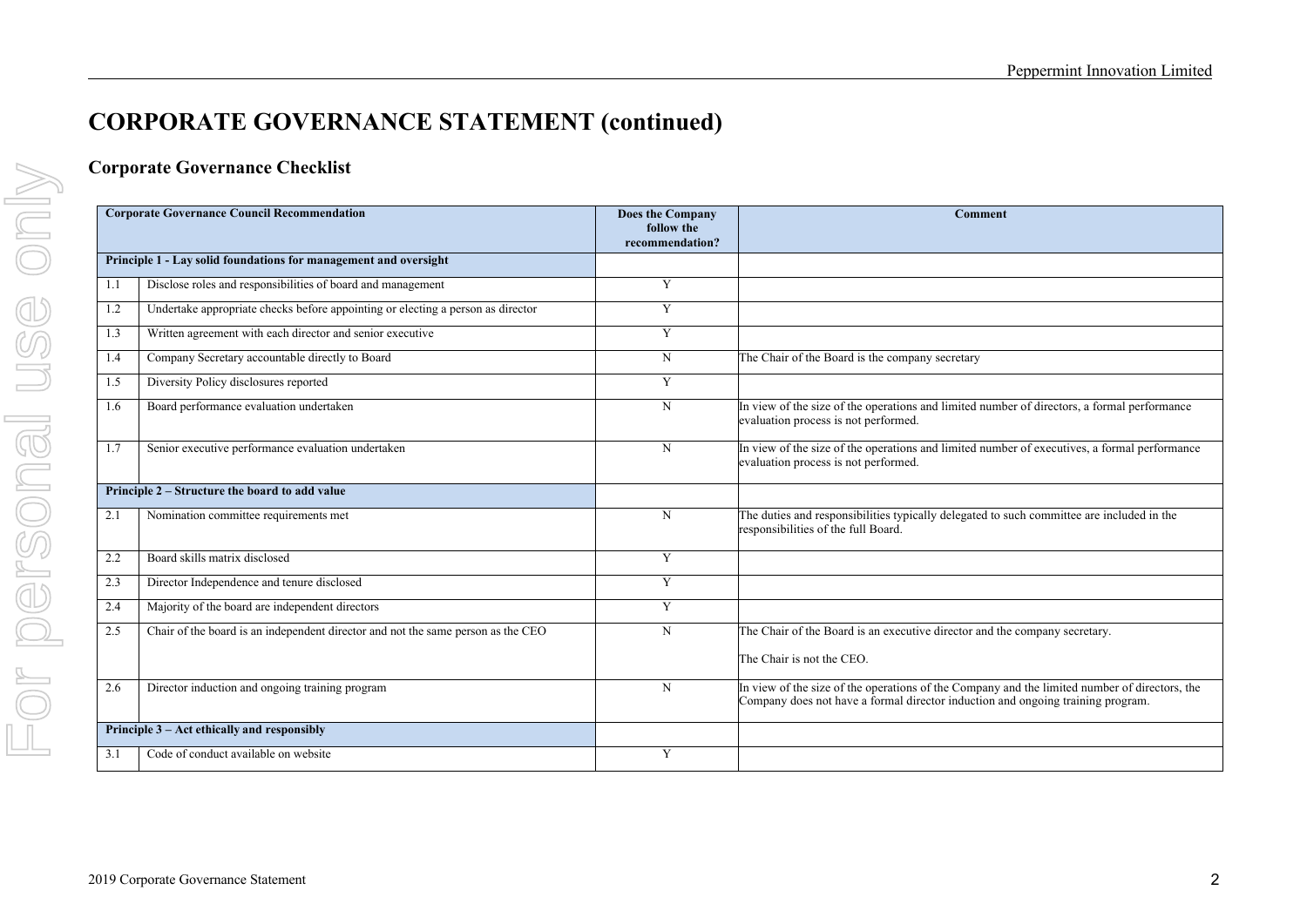## **Corporate Governance Checklist (Continued)**

| <b>Corporate Governance Council Recommendation</b> |                                                                                                                  | Does the Company<br>follow the<br>recommendation? | Comment                                                                                                                                                                                                                              |
|----------------------------------------------------|------------------------------------------------------------------------------------------------------------------|---------------------------------------------------|--------------------------------------------------------------------------------------------------------------------------------------------------------------------------------------------------------------------------------------|
|                                                    | Principle 4 – Safeguard integrity in corporate reporting                                                         |                                                   |                                                                                                                                                                                                                                      |
| 4.1                                                | Audit committee requirements met                                                                                 | $\mathbf N$                                       | The Board considers that the Company is not currently of a size, nor are its affairs of such<br>complexity to justify the expense of appointing additional independent Non-Executive Directors<br>simply to fill an audit committee. |
| 4.2                                                | CEO and CFO financial statements declarations received                                                           | Y                                                 |                                                                                                                                                                                                                                      |
| 4.3                                                | External auditors attend AGM and available to answer questions from<br>securityholders                           | Y                                                 |                                                                                                                                                                                                                                      |
|                                                    | Principle 5 - Make timely and balanced disclosure                                                                |                                                   |                                                                                                                                                                                                                                      |
| 5.1                                                | Continuous Disclosure Policy available on website                                                                | Y                                                 |                                                                                                                                                                                                                                      |
|                                                    | Principle 6 - Respect the rights of securityholders                                                              |                                                   |                                                                                                                                                                                                                                      |
| 6.1                                                | Corporate and governance information available on website                                                        | Y                                                 |                                                                                                                                                                                                                                      |
| 6.2                                                | Investor relations program                                                                                       | Y                                                 |                                                                                                                                                                                                                                      |
| 6.3                                                | Processes to facilitate and encourage participation at securityholders meetings                                  | Y                                                 |                                                                                                                                                                                                                                      |
| 6.4                                                | Electronic securityholder communication functionality                                                            | Y                                                 |                                                                                                                                                                                                                                      |
|                                                    | Principle 7 – Recognise and manage risk                                                                          |                                                   |                                                                                                                                                                                                                                      |
| 7.1                                                | Risk committee requirements met                                                                                  | N                                                 | In view of the size of the operations of the Company, this is performed by the Board.                                                                                                                                                |
| 7.2                                                | Annual review of risk management framework                                                                       | Y                                                 |                                                                                                                                                                                                                                      |
| 7.3                                                | No internal audit function but internal control processes in place                                               | Y                                                 |                                                                                                                                                                                                                                      |
| 7.4                                                | Disclosure of material exposure to, and management of, economic, environmental<br>and social sustainability risk | Y                                                 |                                                                                                                                                                                                                                      |
| <b>Principle 8</b>                                 |                                                                                                                  |                                                   |                                                                                                                                                                                                                                      |
| 8.1                                                | Remuneration committee requirements                                                                              | N                                                 | In view of the size of the operations of the Company, this is performed by the Board.                                                                                                                                                |
| 8.2                                                | Remuneration practices disclosed                                                                                 | Y                                                 |                                                                                                                                                                                                                                      |
| 8.3                                                | Remuneration Policy disclosures regarding equity based remuneration                                              | Y                                                 |                                                                                                                                                                                                                                      |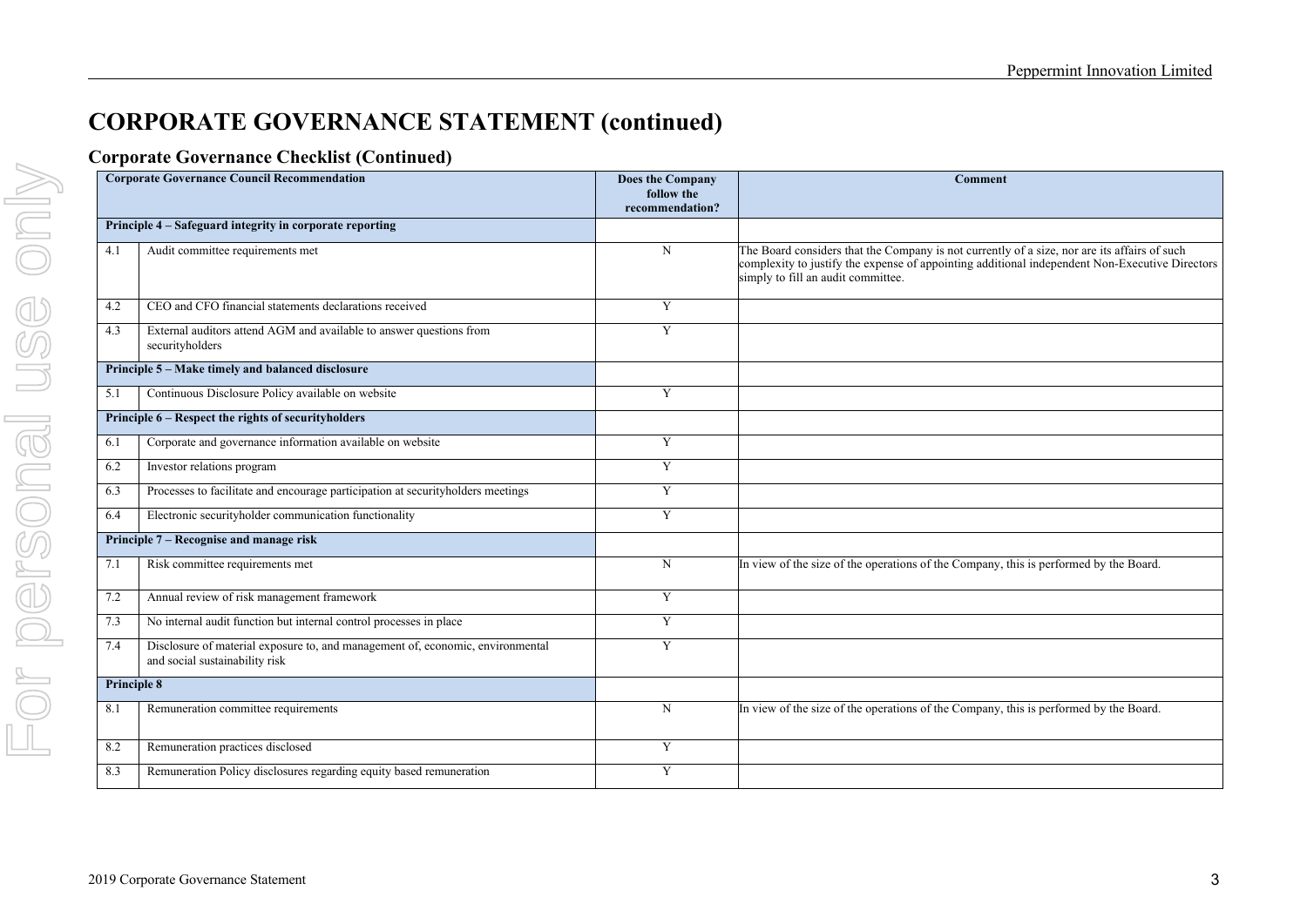## **Principle 1 - Lay solid foundations for management and oversight**

#### *Recommendation 1.1 - Disclose roles and responsibilities of board and management*

The Board seeks to identify the expectations of the shareholders, as well as other regulatory and ethical expectations and obligations. In addition, the Board is responsible for identifying areas of significant business risk and ensuring arrangements are in place to adequately manage those risks.

To ensure that the Board is well equipped to discharge its responsibilities it has established guidelines for the nomination and selection of directors and for the operation of the Board. The responsibility for the operation and administration of the Group is delegated, by the Board, to the CEO and the executive management team.

The Board is responsible for ensuring that management's objectives and activities are aligned with the expectations and risks identified by the Board. The Board has a number of mechanisms in place to ensure this is achieved including:

- Board approval of a strategic plan designed to meet stakeholders' needs and manage business risk
- Ongoing development of the strategic plan and approving initiatives and strategies designed to ensure the continued growth and success of the entity
- Implementation of budgets by management and monitoring progress against budget **—** via the establishment and reporting of both financial and non-financial key performance indicators

Other functions reserved to the Board include:

- Approval of the annual, half-yearly and quarterly financial reports
- Approving and monitoring the progress of major capital expenditure, capital management, and acquisitions and divestitures
- Ensuring that any significant risks that arise are identified, assessed, appropriately managed and monitored
- Reporting to shareholders

## *Recommendation 1.2 - Undertake appropriate checks before appointing or electing a person as director*

Reference checks are performed for each director.

#### *Recommendation 1.3 - Written agreement with each director and senior executive*

Each director has received a letter of appointment which details the key terms of their appointment. This letter includes all of the recommended matters in the Principles. Each director also enters into required agreements regarding insurance, access to records and disclosure of any trading in Company securities as required under the Listing Rules.

All directors have formalised job descriptions and letters of appointment.

#### *Recommendation 1.4 - Company Secretary accountable directly to Board* The Chair of the Board is the Company Secretary.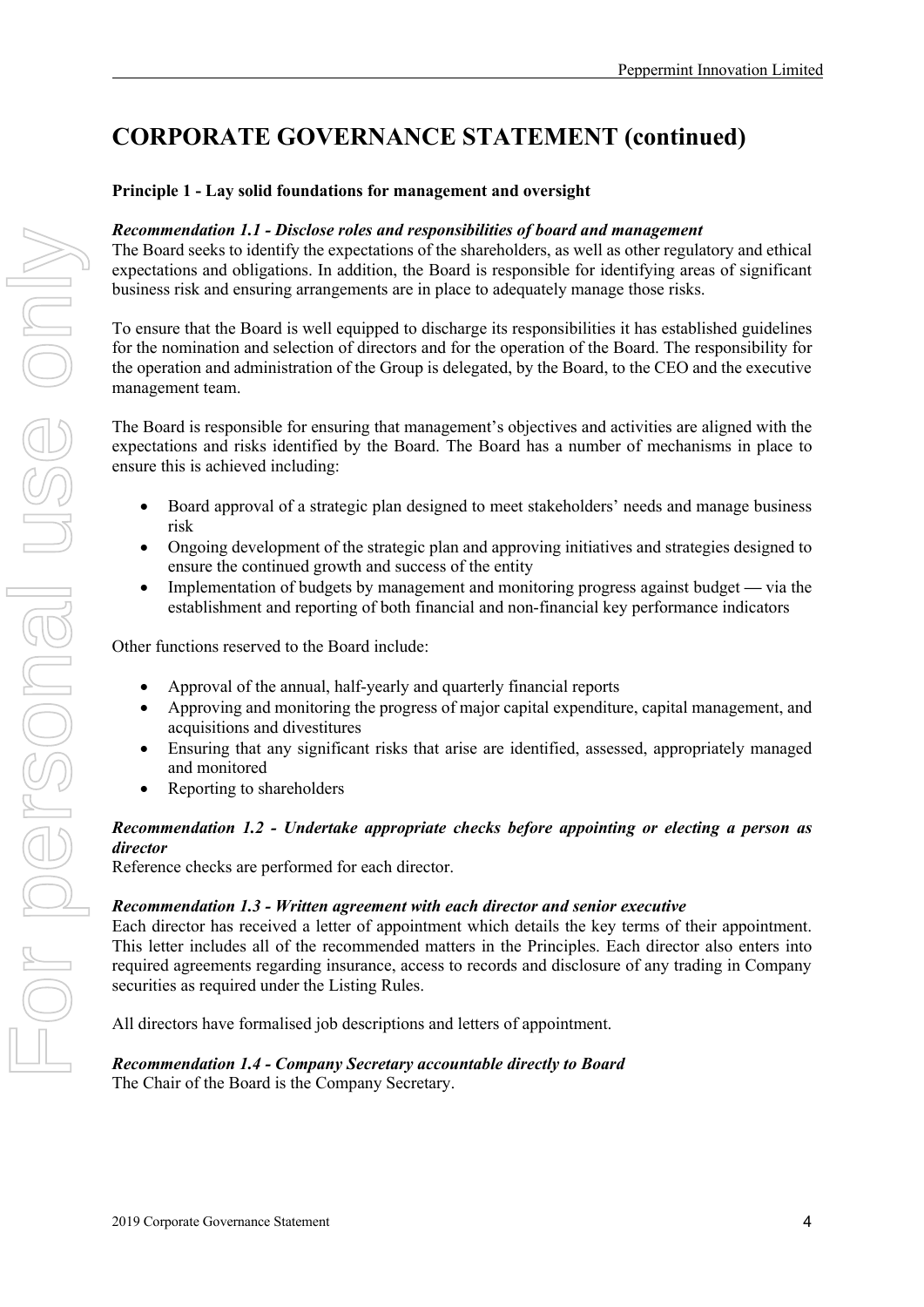## *Recommendation 1.5 - Diversity Policy disclosures reported*

The Group recognises the value contributed to the organisation by employing people with varying skills, cultural backgrounds, ethnicity and experience and employs people based on their underlying skill sets in an environment where everyone is treated equally and fairly, and where discrimination, harassment and inequity are not tolerated.

35% of the Group's employees are females, and the Chief Operating Officer of the Company based in the Philippines is a female.

## *Recommendation 1.6 - Board performance evaluation undertaken*

In view of the size of the operations of the Group and the number of directors, a formal performance evaluation process is not performed.

## *Recommendation 1.7 - Senior executive performance evaluation undertaken*

In view of the size of the operations of the Group and the limited number of executives, a formal performance evaluation process is not performed.

## **Principle 2 – Structure the board to add value**

### *Recommendation 2.1 - Nomination committee requirements met*

During the year ended 30 June 2019, the Group did not have a separately established nomination committee. However, the duties and responsibilities typically delegated to such committee are included in the responsibilities of the full Board.

## *Recommendation 2.2 - Board skills matrix disclosed*

The directors possess a broad range of complimentary skill sets. The skills, experience and expertise relevant to the position of director held by each director in office at the date of the annual report are included in the Directors' report.

## *Recommendation 2.3 - Director Independence and tenure disclosed*

Directors of the Company are considered to be independent when they are independent of management and free from any business or other relationship that could materially interfere with **—** or could reasonably be perceived to materially interfere with **—** the exercise of their unfettered and independent judgement*.* 

In the context of director independence, "materiality" is considered from both the Company and individual director perspective. The determination of materiality requires consideration of both quantitative and qualitative elements. An item is presumed to be quantitatively immaterial if it is equal to or less than 5% of the appropriate base amount. It is presumed to be material (unless there is qualitative evidence to the contrary) if it is equal to or greater than 10% of the appropriate base amount.

Qualitative factors considered include whether a relationship is strategically important, the competitive landscape, the nature of the relationship and the contractual or other arrangements governing it and other factors that point to the actual ability of the director in question to shape the direction of the Group's loyalty.

In accordance with the definition of independence above, and the materiality thresholds set, the following directors of the Company are considered to be independent: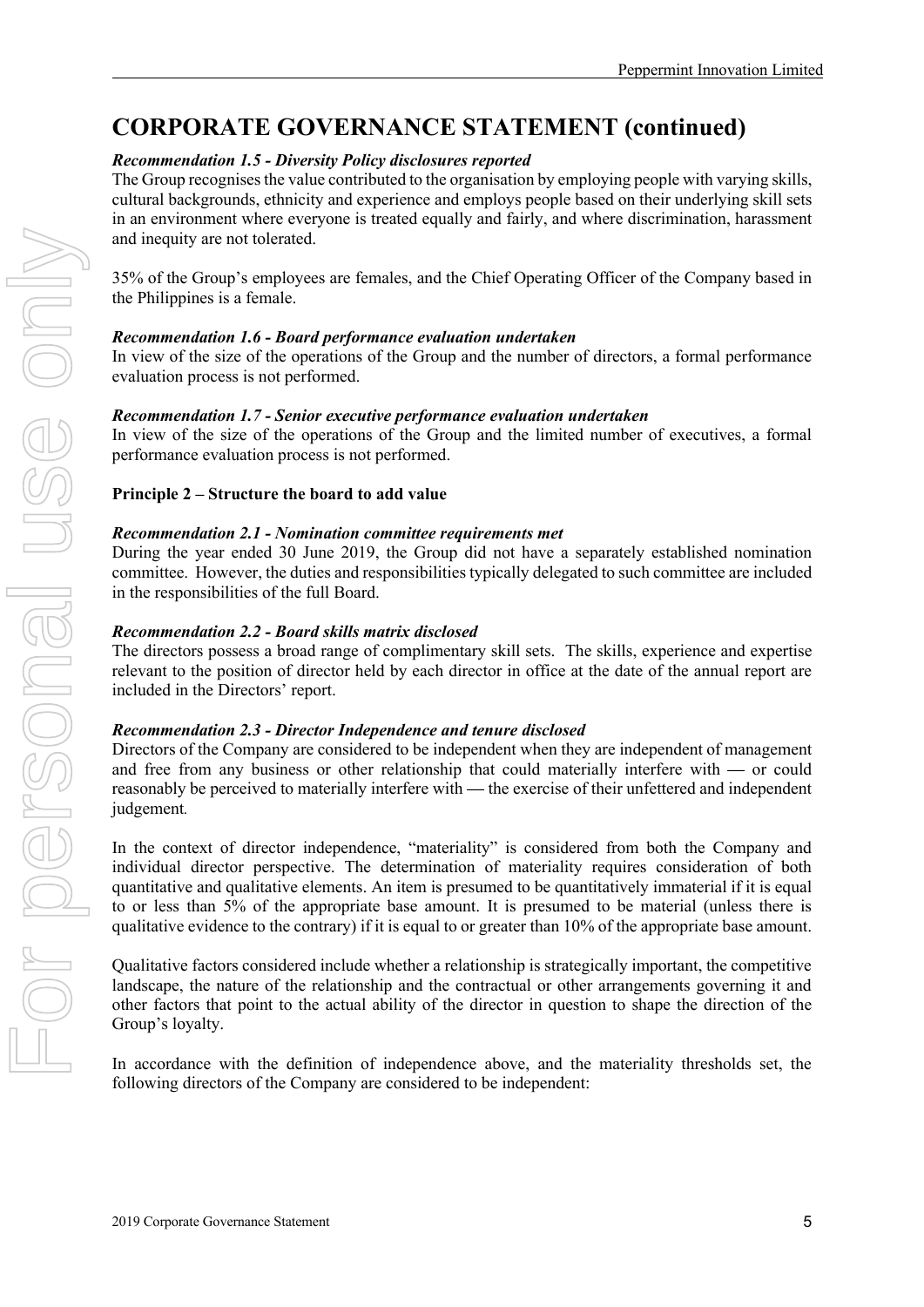| <b>Name</b>                                                                                 | <b>Position</b>                                             |  |  |
|---------------------------------------------------------------------------------------------|-------------------------------------------------------------|--|--|
| Mr Matthew Cahill                                                                           | Non-Executive Director                                      |  |  |
| Mr Leigh Ryan                                                                               | Non-Executive Director                                      |  |  |
| Mr Albert Cheok                                                                             | Non-Executive Director                                      |  |  |
| The term in office held by each director in office at the date of this report is a follows: |                                                             |  |  |
| <b>Name</b>                                                                                 | Term in office                                              |  |  |
| Mr Anthony Kain                                                                             | Appointed 24 July 2014 (inception), tenure 5 years, 1 month |  |  |
| Mr Christopher Kain                                                                         | Appointed 24 July 2014 (inception), tenure 5 years, 1 month |  |  |
| Mr Matthew Cahill                                                                           | Appointed 24 July 2014 (inception), tenure 5 years, 1 month |  |  |
| Mr Leigh Ryan                                                                               | Appointed 4 December 2015, tenure 3 year, 9 months          |  |  |
| Mr Albert Cheok                                                                             | Appointed 29 April 2019, tenure 2 months                    |  |  |

#### *Recommendation 2.4 - Majority of the board are independent directors* The Company has five directors, three of whom are independent.

### *Recommendation 2.5 - Chair of the board is an independent director and not the same person as the CEO*

The Chair of the board is not an independent director and is not the CEO. The Board considers that the Group is not currently of a size, nor are its affairs of such complexity to justify the expense of appointing a suitably qualified additional independent Non-Executive Director to Chair the Company.

## *Recommendation 2.6 - Director induction and ongoing training program*

In view of the size of the operations of the Group and the limited number of directors, the Group does not have a formal director induction and ongoing training program.

## **Principle 3 – Act ethically and responsibly**

## *Recommendation 3.1 - Code of conduct available on website*

The Company's Code of Conduct is available on the Company's website.

## **Principle 4 – Safeguard integrity in corporate reporting**

## *Recommendation 4.1 - Audit committee requirements met*

Recommendation 4.1 requires the audit committee to be structured so that it consists only of nonexecutive directors with a majority of independent directors, chaired by an independent chairperson who is not chairperson of the Board and has at least three members. During the year ended 30 June 2019, the Company did not have a separately established audit committee. The Board considers that the Group is not currently of a size, nor are its affairs of such complexity to justify the expense of appointing additional independent Non-Executive Directors simply to fill an audit committee.

## *Recommendation 4.2 - CEO and CFO financial statements declarations received*

In accordance with section 295A of the *Corporations Act*, the CEO and CFO have provided a written statement to the Board that: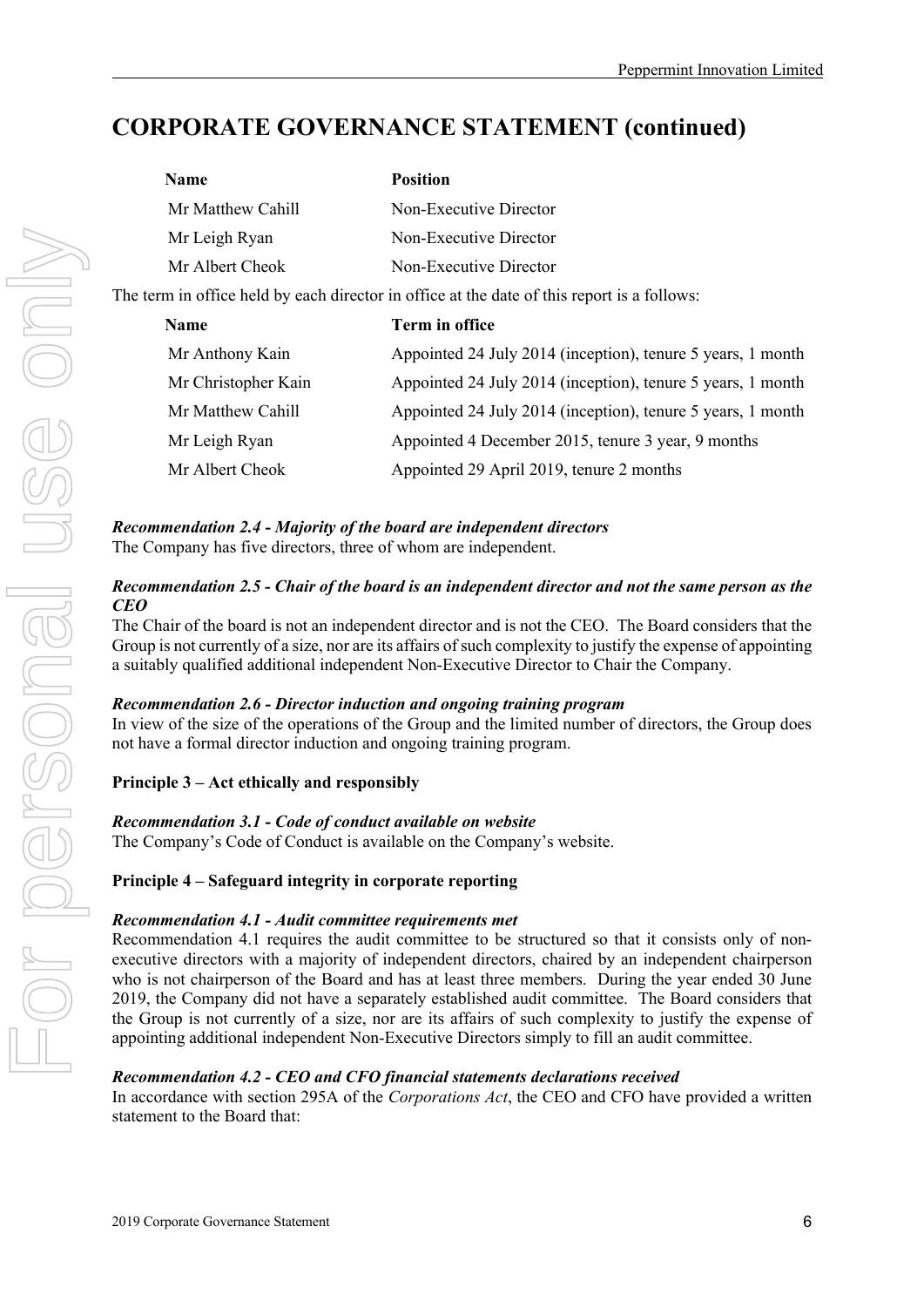- Their view provided on the Group's financial report is founded on a sound system of risk management and internal compliance and control which implements the financial policies adopted by the Board; and
- The Group's risk management and internal compliance and control system is operating effectively in all material respects.

## *Recommendation 4.3 - External auditors attend AGM and available to answer questions from securityholders*

The external auditors are required to attend the annual general meeting and are available to answer any shareholder questions about the conduct of the audit and preparation of the audit report.

## **Principle 5 – Make timely and balanced disclosure**

#### *Recommendation 5.1 - Continuous Disclosure Policy available on website*

The Group's policy is to comply with its continuous disclosure obligations under the Listing Rules at all times.

### **Principle 6 – Respect the rights of securityholders**

### *Recommendation 6.1 - Corporate and governance information available on website*

Information about the Group and its governance is available to investors via the Company's website.

### *Recommendation 6.2 - Investor relations program*

The Group's objective is to promote effective communication with its shareholders at all times.

The Group is committed to:

- Ensuring that shareholders and the financial markets are provided with full and timely information about the Group's activities in a balanced and understandable way;
- Complying with continuous disclosure obligations contained in the ASX listing rules and the Corporations Act in Australia; and
- Communicating effectively with its shareholders.

To promote effective communication with shareholders and encourage effective participation at general meetings, information is communicated to shareholders:

- Through the release of information to the market via the ASX
- Through the distribution of the annual report and notices of annual general meeting
- Through shareholder meetings and investor relations presentations
- Through letters and other forms of communications directly to shareholders
- By posting relevant information on the Group's website: www.pepltd.com.au.

The Group's website publishes all important company information and relevant announcements made to the market.

### *Recommendation 6.3 - Processes to facilitate and encourage participation at security holders meetings*

Meetings of security holders of the Company are convened at least once a year, usually in October.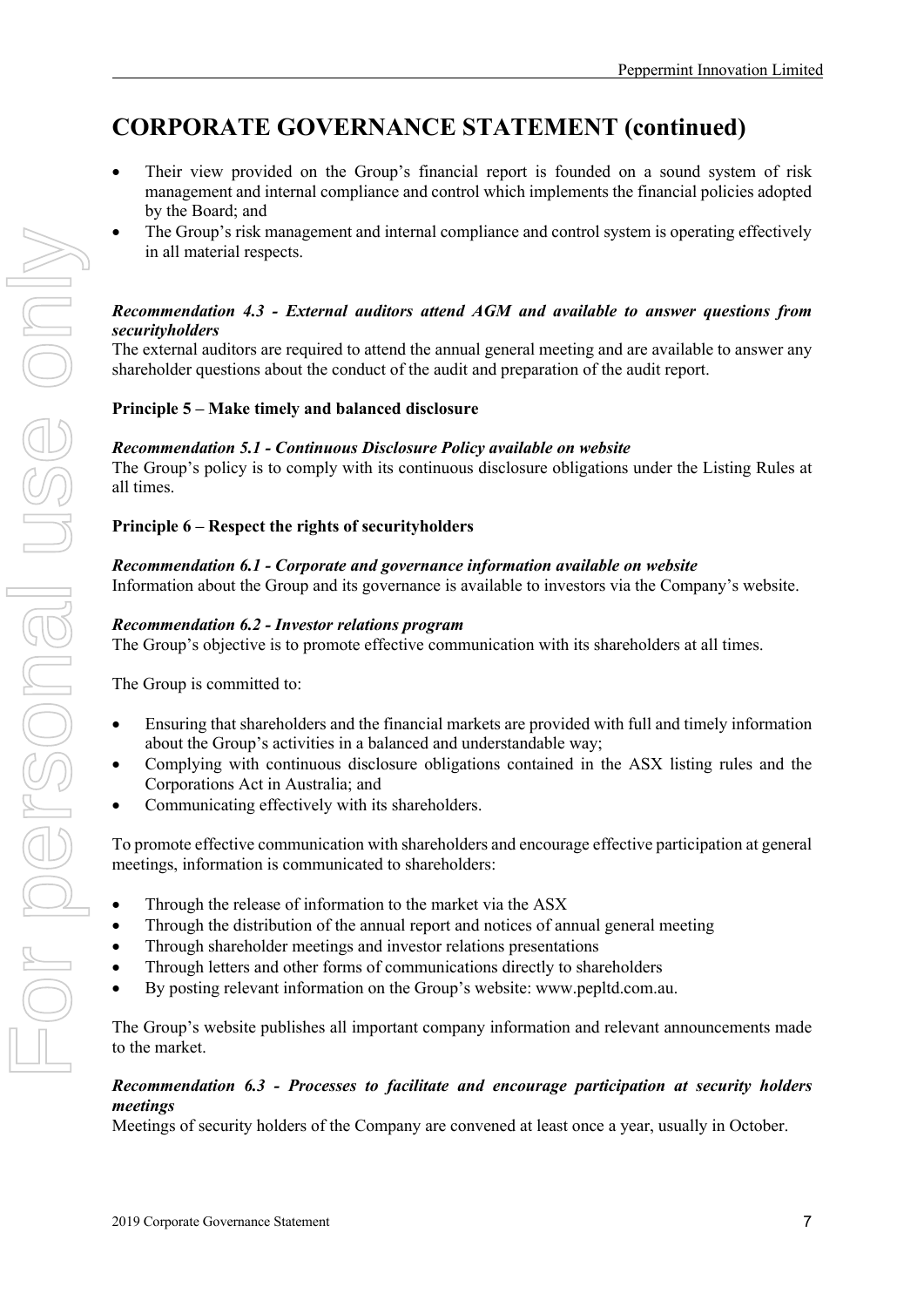An explanatory memorandum on the resolutions is included with the notice of meeting. Unless specifically stated in the notice of meeting, all holders of fully paid securities are eligible to vote on all resolutions.

In the event that security holders cannot attend formal meetings, they are able to lodge a proxy in accordance with the Corporations Act. Proxy forms can be mailed, lodged by facsimile or emailed.

## *Recommendation 6.4 - Electronic securityholder communication functionality*

Securityholders are provided with the option to receive communications from, and send communications to, the Group and its security registry electronically.

## **Principle 7 – Recognise and manage risk**

### *Recommendation 7.1 - Risk committee requirements met*

The Group does not have a committee to oversee risk. In view of the size of the operations of the Group, this is performed by the Board.

### *Recommendation 7.2 - Annual review of risk management framework*

The Board has identified the significant areas of potential business and legal risk of the Group. The identification, monitoring and, where appropriate, the reduction of significant risk to the Group will be the responsibility of the Board.

To this end, comprehensive practices are in place which are directed towards achieving the following objectives:

- effectiveness and efficiency in the use of the Group's resources;
- compliance with applicable laws and regulations;
- preparation of reliable published financial information.

## *Recommendation 7.3 - No internal audit function but internal control processes in place*

In view of the size of the operations of the Group, the Group does not have an internal audit function. Internal processes include segregating incompatible functions, dual signatories on bank accounts and oversight by the Board.

### *Recommendation 7.4 - Disclosure of material exposure to, and management of, economic, environmental and social sustainability risk*

The Group does not believe it has any material exposure to economic, environmental and social sustainability risks.

#### **Principle 8 – Remunerate fairly and responsibly**

#### *Recommendation 8.1 - Remuneration committee requirements*

Recommendation 8.1 requires listed entities to establish a remuneration committee. During the year ended 30 June 2019, the Group did not have a separately established remuneration committee. However, the duties and responsibilities typically delegated to such committee are included in the responsibilities of the full Board.

## *Recommendation 8.2 - Remuneration practices disclosed and Recommendation 8.3 - Remuneration Policy disclosures regarding equity based remuneration*